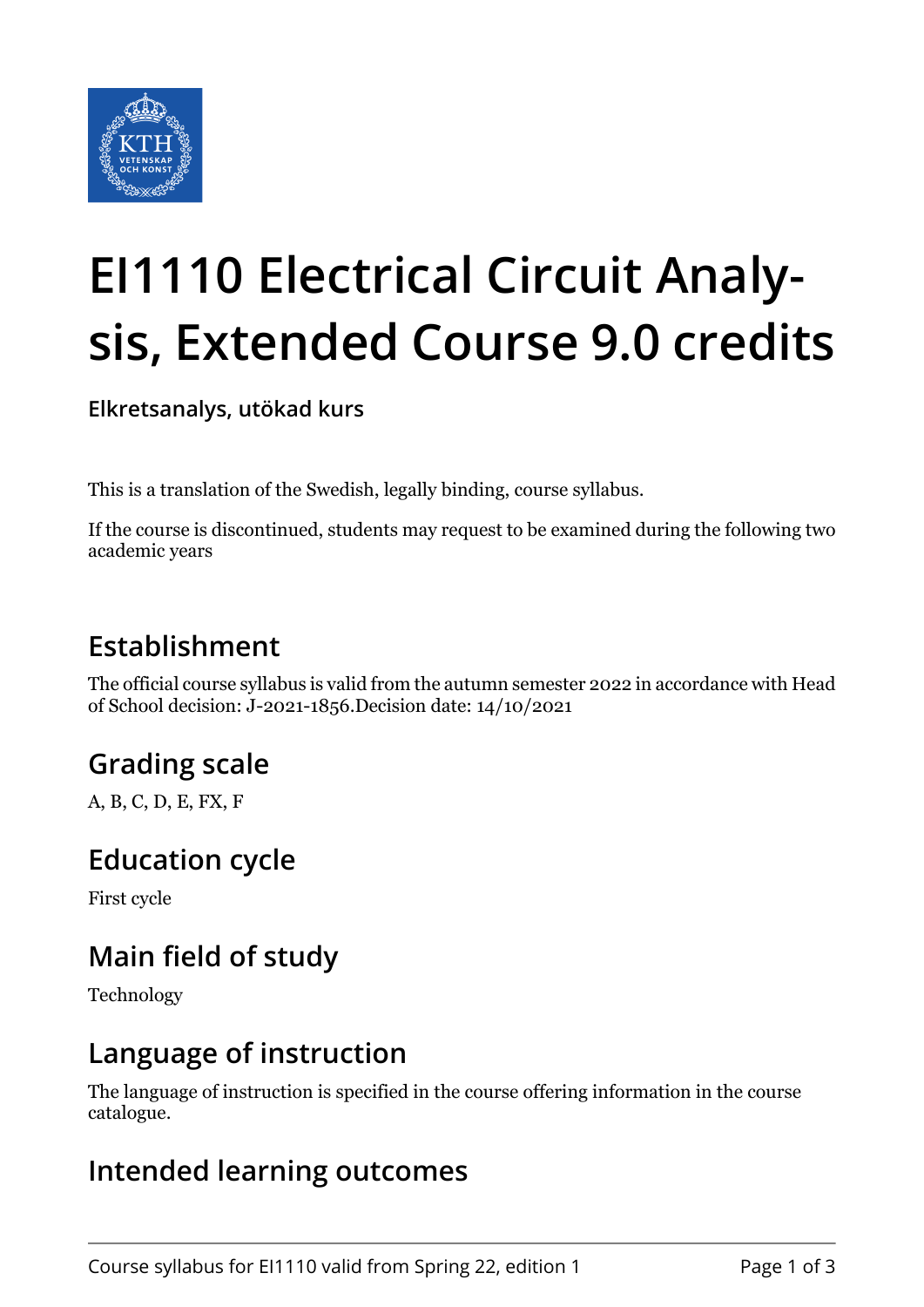After passing the course, the student shall be able to

•solve problems in electrical circuit analysis by setting up a computational model, choose appropriate method, make proper approximations, formulate and solve necessary equations and evaluate the result in order to solve for quantities in linear electric circuits

•evaluate electrical circuits based on a sustainability perspective.

For higher grades, the student should in addition be able to, with progression in both completeness and scope, solve problems from the whole course content.

#### **Course contents**

1. Basic components, voltage and current sources (independent and dependent). Ohm's law and Kirchhoff's laws. Analytical methods including nodal analysis, mesh analyses, superposition and graphical methods.

2. Two pole equivalents (Thevenin and Norton equivalents).

3. Operational amplifiers.

4. Transient switching including equilibrium and continuity. Time dependent quantities in dynamic circuits.

5. Complex numbers. Alternating current and time harmonic signals analysed with the complex method (the "j omega-method"). Impedances.

6. Complex power. Active, reactive and apparent power. The Tellegen theorem. Matching, phase compensation and power factor.

7. Inductive coupling and transformers.

8. Filter circuits and Bode diagrams/plots.

9. Three-phase systems and balance in such systems.

10. Sustainability issues from a circuit analysis perspective. These include, but need not be limited to, design and choice of materials and recycling.

11. Applications. The course CDIO-elements include dimensional analysis and to design, dimension and create basic circuits, under the concept "Conceiving", with introductory elements of "Designing".

## **Specific prerequisites**

## **Examination**

- LAB1 Laboration 1, 1.0 credits, grading scale: P, F
- LAB2 Laboration 2, 1.0 credits, grading scale: P, F